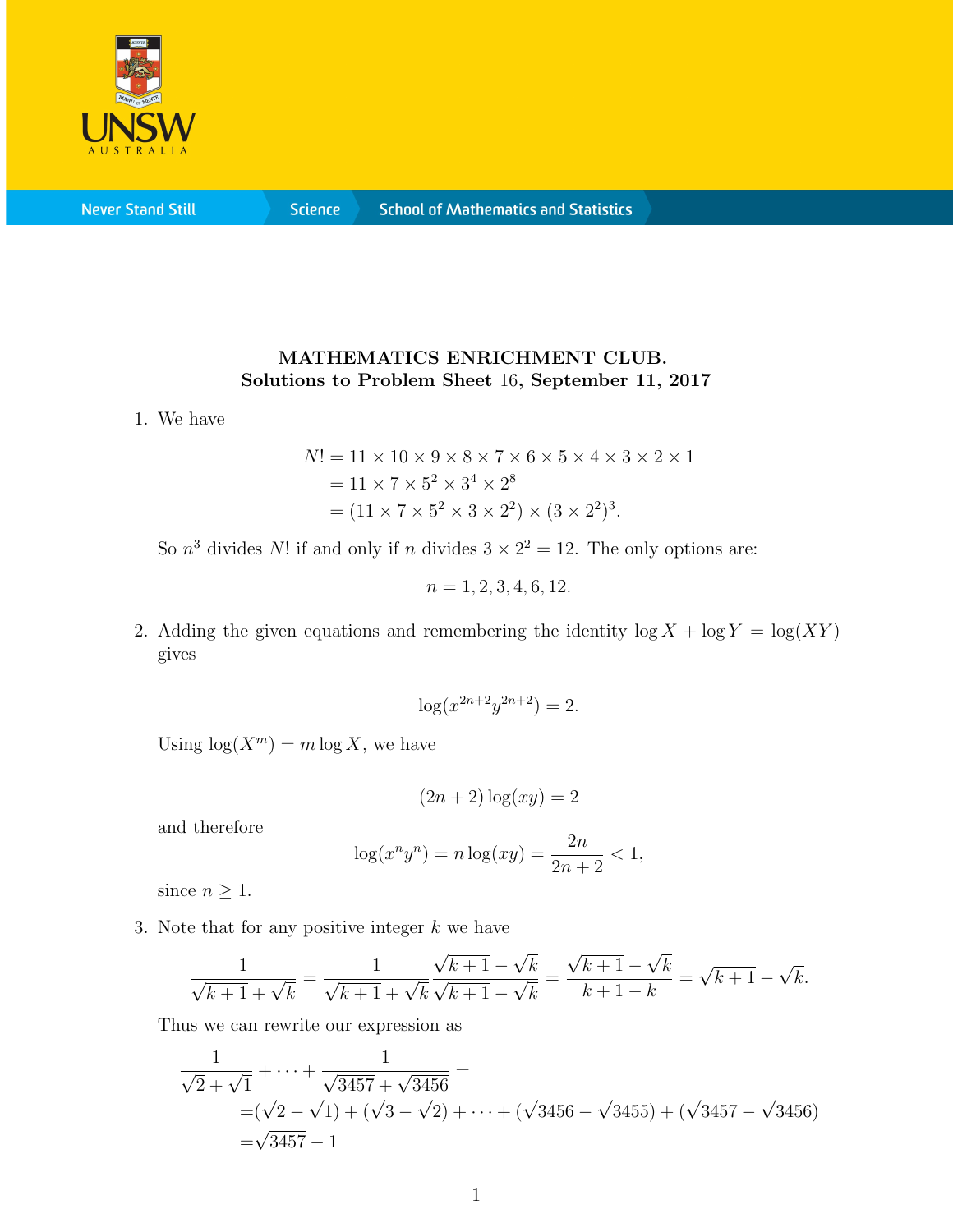4. First we know that  $\angle APE = 2\angle ABE = 90^{\circ}$  and  $\angle AQE = 2\angle ADE = 90^{\circ}$ .

Also,  $\triangle APE$  is isosceles as  $AP = PE$  (since equal radii.) and we have that  $\angle PEA =$  $\angle PAE = \frac{1}{2} \angle APE = 45^{\circ}.$ 



The same reasoning gives us that  $\triangle AQE$  is isosceles as  $QE = QA$  (equal radii.) which implies that  $\angle QEA = \angle QAE = 45^o$ .

All together implies that

$$
\angle QAP = \angle QEP = 90^o.
$$

Four right angles define a rectangle but we know  $AP = PE$ , so a rectangle with a pair of adjacent sides equal is a square.

5. Suppose that the number  $2^n$  consists of a digit a followed by s further digits and  $5^n$ consists of a followed by  $t$  further digits. Then we have

$$
2^n = (a+x)10^s
$$
 and  $5^n = (a+y)10^t$ ,

where  $0 \leq x < 1$  and  $0 \leq y < 1$ . Multiplying these equations,

$$
10^n = (a+x)(a+y)10^{s+t}
$$

and so

$$
(a+x)(a+y) = 10^{n-s-t}.
$$

However,  $n - s - t$  is an integer and  $1 \leq (a + x)(a + y) < 100$  (since a is a digit in  $1, 2, \ldots, 9$ , so either

$$
(a+x)(a+y) = 1
$$
 or  $(a+x)(a+y) = 10$ .

In the first case we have  $a = 1, x = 0$  and  $y = 0$ , so  $2^n = 10^s$ ; since *n* is a positive integer, this is impossible.

In the second case we have

$$
a^2 \le (a+x)(a+y) < (a+1)^2
$$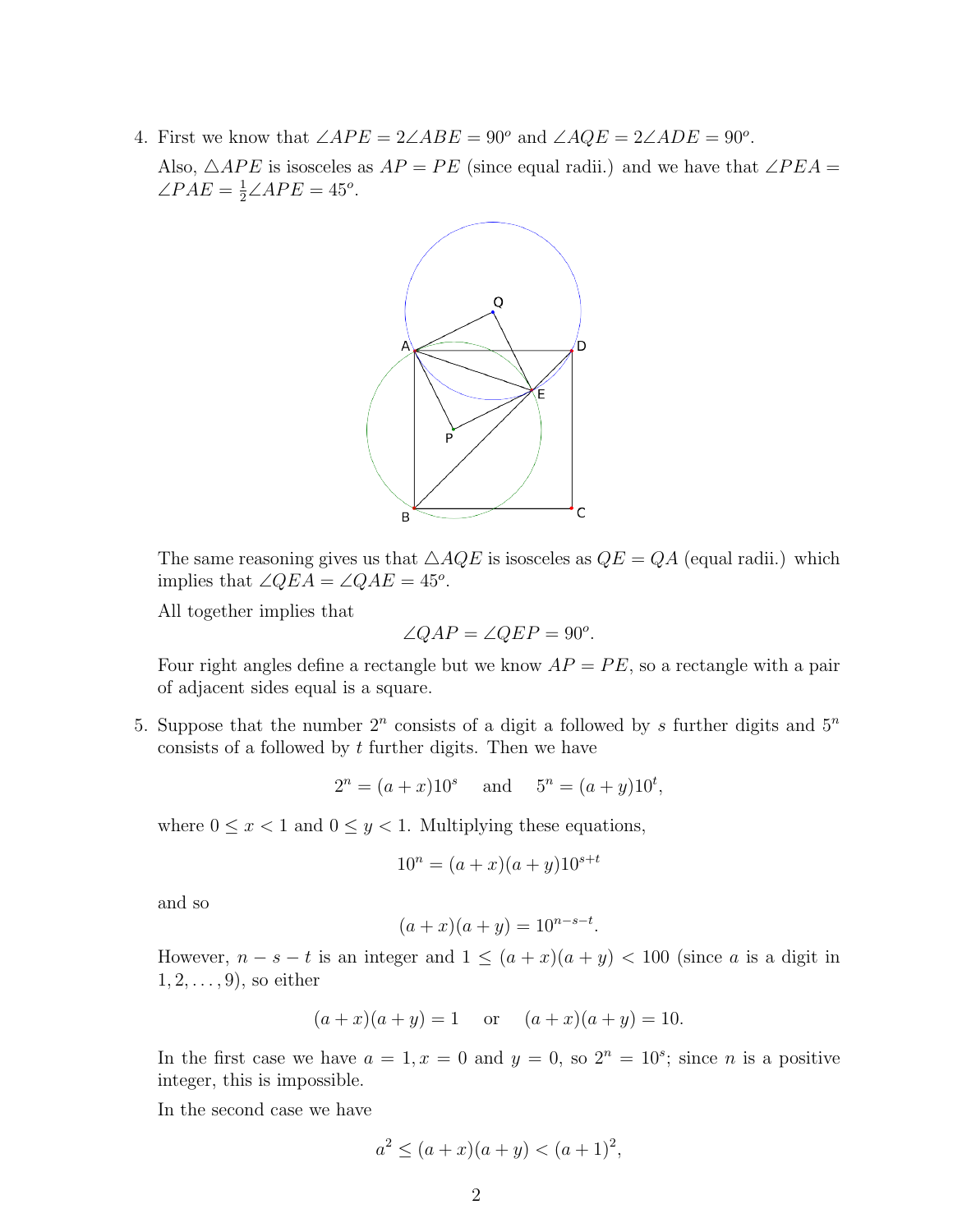that is,

$$
a^2 \le 10 < (a+1)^2
$$

and so  $a = 3$  is the only possible digit. And indeed, if  $n = 5$  then  $2^n = 32$  and  $5^n = 3125$ , both of which start with a 3.

Comment. In fact, it is possible to show that there are infinitely many such n: the numbers  $2^n$  and  $5^n$  both begin with 3 for  $n = 5, 15, 78, 88, 98, 108, 118, \ldots$ .

6. (a) A knight on a chessboard always moves to a square of a different colour. So if we put knights on the 2n white squares of a  $4 \times n$  board, none will attack another. A second solution, of course, is to put the knights on the black squares.





A third solution is to place them on the two sides of length n: since there are two empty rows between them, the knights on one side cannot reach those on the opposite side.



(b) Now suppose that there is a closed knights tour on the  $4 \times n$  chessboard, and consider how we can use this tour to locate  $2n$  nonattacking knights.

Since no two consecutive squares on the tour can be occupied by nonattacking knights, there are only two possible placements for the  $2n$  knights: on every second square of the tour (odd positions), or on every other second square of the tour(even positions). But we know that there are in fact three ways to place the knights (perhaps more): the only possible conclusion is that the closed knights tour on the  $4 \times n$  board cannot exist.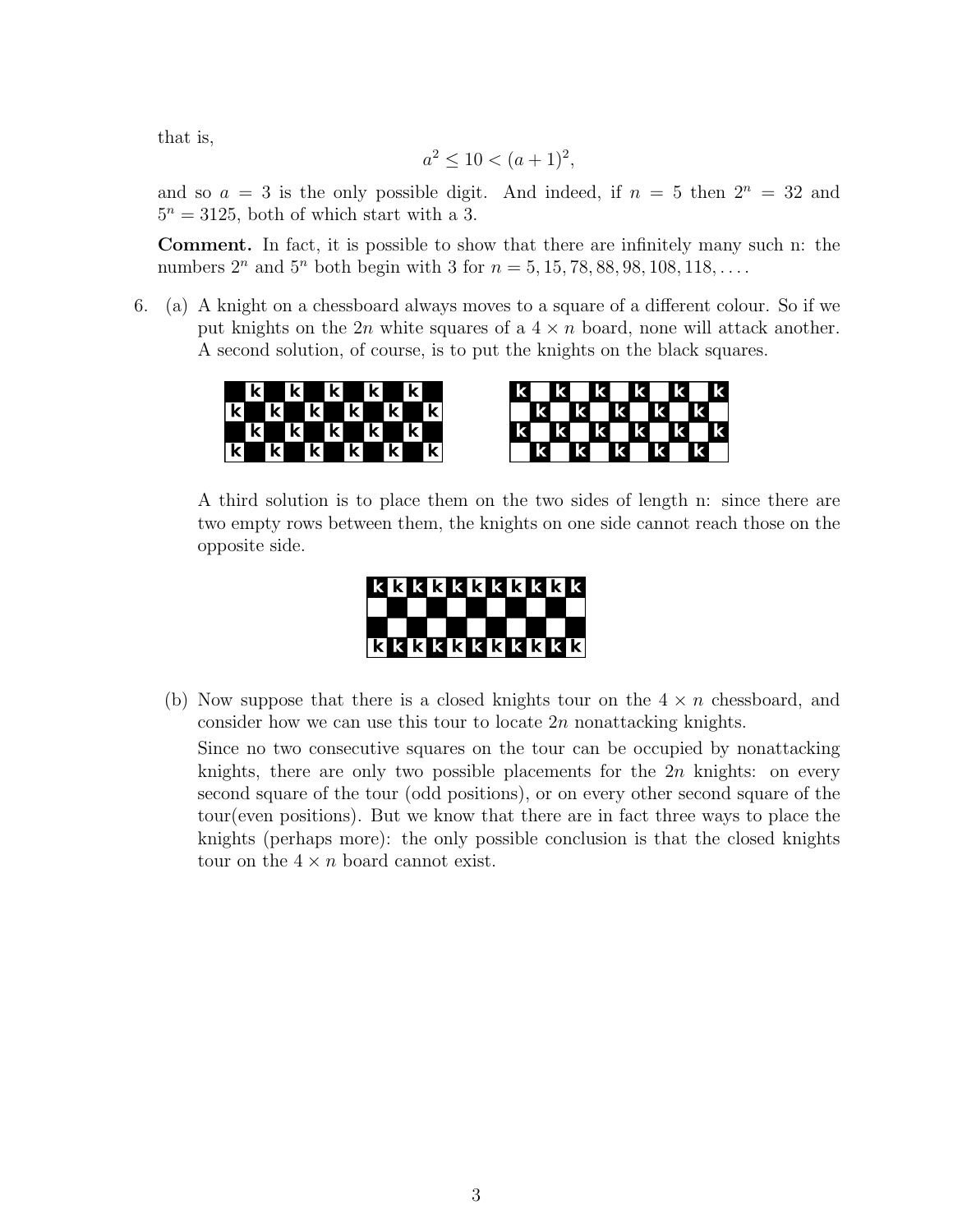## Senior Questions

1. Note that you're travelling on a straight line (i.e., distance=displacement), since your car cannot turn.

In that case, we can say that the position, given as a function  $f(t)$  of time, has a derivative (instantaneous velocity) which is equivalent to  $f(t)$ , which is the distance travelled from the starting position (the house). This means that  $f'(t) = f(t)$ .

It is well known that, in this case,  $f(t) = Ce^{t}$  for some constant C. Taking into account that  $f(0) = 1$  (we start at 1km from our house). Therefore, after one hour, we are e kms away.

2. The points of intersection are  $A = (1,0)$  and  $B = (e,1)$ . In the region we are interested,  $1 \leq x \leq e$ , we have  $0 < \log x < 1$  hence  $0 < \log^2 x < \log x$ . Which means that the graph of the function  $\log x$  lies above the graph of  $\log^2 x$ .

The area we are looking for can be expressed as:

$$
\int_{1}^{e} (\ln x - \ln^{2} x) dx.
$$

We have

$$
\int_{1}^{e} \log x dx = [x \log x - x]_{1}^{e} = (1 \cdot e - e) - (0 - 1) = 1
$$

and

$$
\int_{1}^{e} \log^{2} x dx = \left[ x \ln^{2} x - 2x \ln x + 2x \right]_{1}^{e} = e - 2.
$$

Hence the area equals  $3 - e$ .

3. A simple proof by induction shows this property. The simplest case is a 2x2 chessboard. Clearly if one square is removed, the remainder can be tiled by one L-shaped tile. This is the base case.

Now, given a large chessboard of size  $2n \times 2n$ , with one square removed, it can be divided into four  $2(n-1) \times 2(n-1)$  smaller chessboards (the corners of the original board). One of those corners contains the removed tile, so by the inductive step, it can be tiled by L-shaped tiles. Now notice that the remaining three  $2(n-1) \times 2(n-1)$ boards all meet at a common corner at the center of the original board.

The 3 corner tiles there form an L-shaped set that can be covered by one tile. And by removing them, those 3 chessboards each have a tile removed, and by the inductive step they can be tiled by L-tiles as well. Thus we have covered the entire chessboard (apart from the removed square) by L-shape tiles. This proof actually leads to a method for constructing such a tiling, by successive applications of induction. As an example, consider Figure 1 above without any tiling and with one square removed (here, the black square). We divide the board into four  $4 \times 4$  boards, one in each quadrant. The bottom left board can be tiled by the inductive step, because it has a square removed. And in the three other boards, we can cover the corner squares where they meet by a single L-shaped tiles (here, orange). These three  $4 \times 4$  boards will then have a single tile removed, hence by the inductive step they can be tiled too.